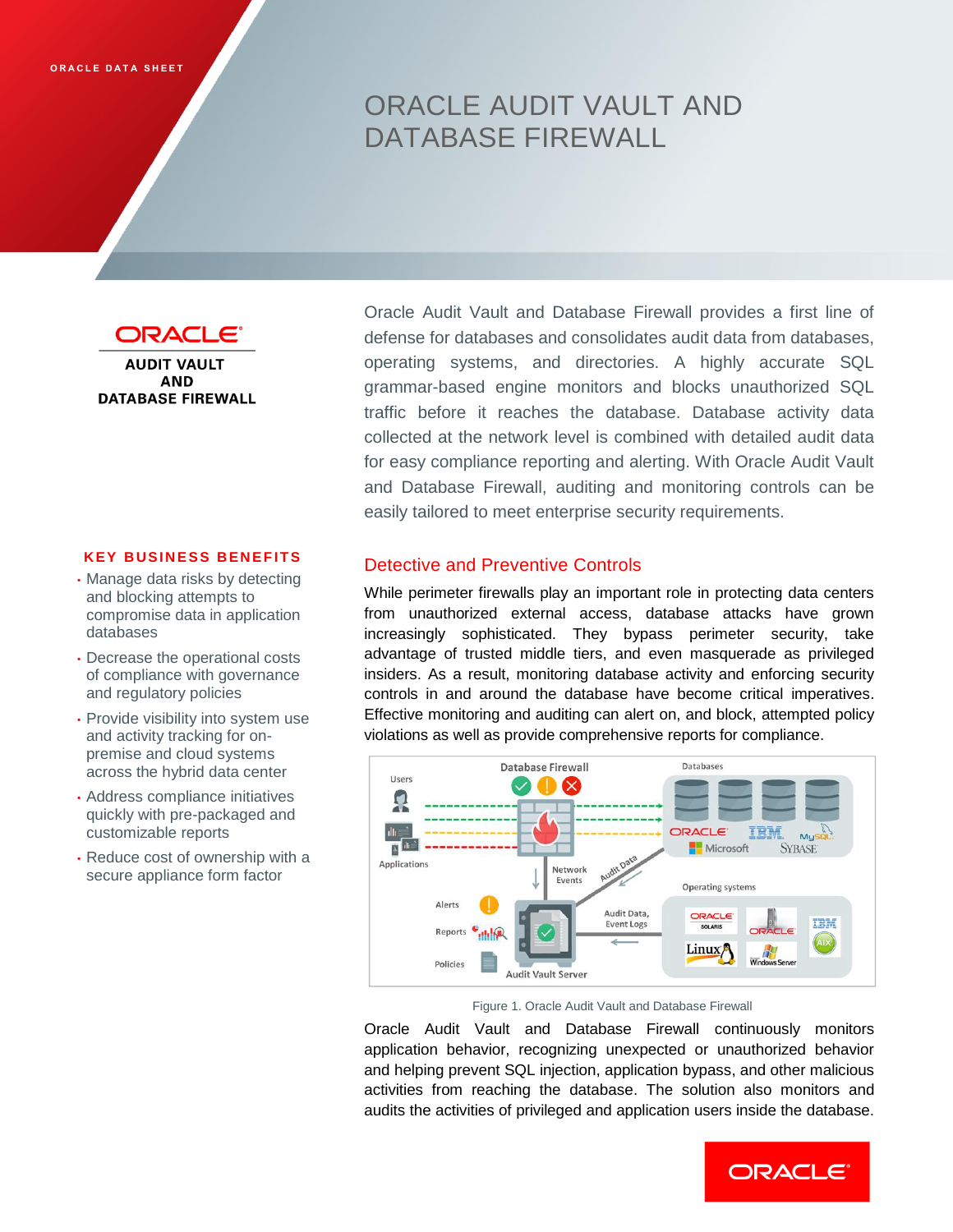#### **KEY FE AT UR ES**

- Performs activity monitoring and blocking on the network and consolidates audit data from Oracle, MySQL, Microsoft SQL Server, SAP Sybase, and IBM DB2 databases
- White list, black list, and exception list based enforcement on the network
- Collects audit data from systems deployed on-premise and in the cloud
- Built with an extensible audit collection framework with templates for XML and tablebased audit data
- Includes dozens of built-in customizable compliance reports and delivers proactive alerting and notification
- Supports interactive, PDF, and Excel reports
- Incorporates a fine grained audit data access authorization model
- Highly scalable architecture supports large number of databases with high traffic volumes
- Delivered as a secure, preconfigured software appliance for convenience and reliability
- Supports high availability deployment options

#### **RELATED PRODUCTS**

Oracle Database 12c Defense-in-Depth Security Solutions:

- Oracle Advanced Security
- Oracle Data Masking and **Subsetting**
- Oracle Database Vault
- Oracle Key Vault
- Oracle Label Security

Oracle Audit Vault and Database Firewall can also consolidate audit data from Microsoft Active Directory, Microsoft Windows, Oracle Solaris, Oracle Linux, Oracle ASM Cluster File System, and IBM AIX. A plug-in architecture enables deployment of custom agents to consolidate audit data from application tables and other sources.

### Database Firewall for Activity Monitoring and Blocking

Oracle Database Firewall incorporates a sophisticated next-generation SQL grammar analysis engine that inspects SQL statements going to the database and determines with high accuracy whether to allow, log, alert, substitute, or block the SQL. Oracle Database Firewall supports white list, black list, and exception list-based polices. A white list is simply the set of approved SQL statements that the database firewall expects to see. These can be learned over time or developed in a test environment. A black list includes SQL statements from specific users, IP addresses, or specific types of statements that are not permitted for the database. Exception listbased policies provide additional deployment flexibility by overriding white list or black list policies. Policies can be enforced based on a number of query attributes, including SQL category, program name, user, and IP address. This flexibility, combined with highly accurate SQL grammar analysis, enables organizations to minimize false alerts and collect only important data. Database Firewall events are logged to the Audit Vault Server, enabling reports to span information observed on the network in combination with audit data.

## Enterprise Audit Data Consolidation and Lifecycle Management

By collecting and managing native audit data, Oracle Audit Vault provides a complete view of database activity along with full execution context irrespective of whether statements were executed directly, through dynamic SQL, or through stored procedures. In addition to consolidating audit data from databases, operating systems, and directories, the Audit Collection Plug-in can be used to collect audit data from application tables or XML files and securely transfer them to the Audit Vault Server. Audit data from databases is automatically purged after it has been moved to the Audit Vault Server freeing up space on the system. Audit Vault Server's repository is encrypted and protected by Oracle Database Vault, ensuring security and integrity of the audit data while enforcing separation of duties for Audit Vault administration. Audit Vault supports data retention policies spanning months, or years, on a per source basis, making it possible to meet internal or external compliance requirements.

# Fine Grained, Customizable Reporting and Alerting

Dozens of out-of-the-box reports provide easy, customized reporting for regulations such as SOX, PCI DSS, and HIPAA. The reports aggregate both network events and audit data from the monitored systems. For detailed analysis of trends, specific systems, or events consolidated data can be combined, filtered and presented interactively or in PDF and Excel formats. Security Managers can define threshold based alert conditions on